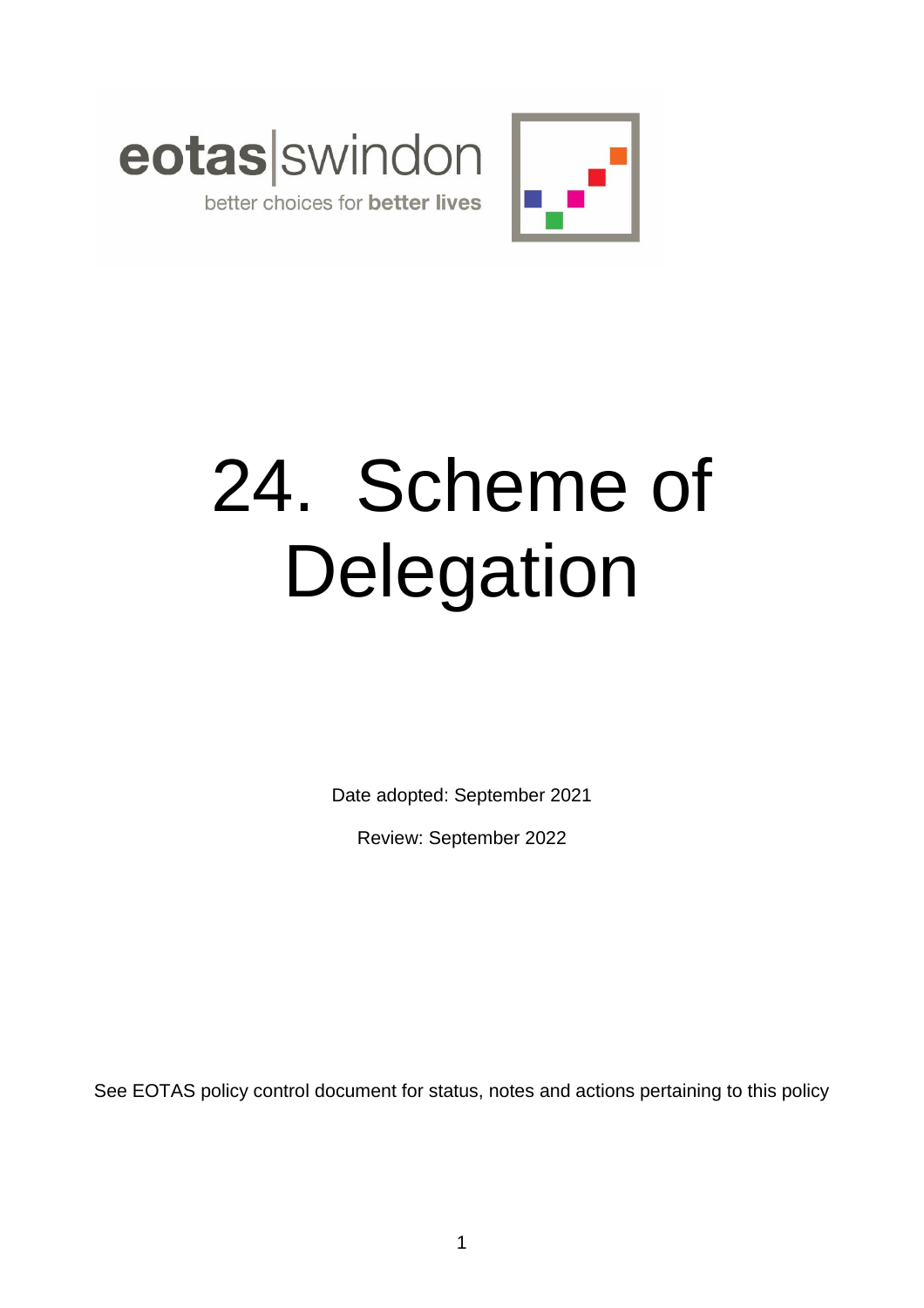This document guides and directs the activities of the Management Committee (MC) and should be read, interpreted and applied in conjunction with:

- Education (Pupil Referral Unit)(Application of Enactments)(England) Regulations 2007
- Governance Handbook [https://www.gov.uk/government/publications/governance](https://www.gov.uk/government/publications/governance-handbook)[handbook](https://www.gov.uk/government/publications/governance-handbook)
- Guidance on Management Committees for Pupil Referral Units Constitution and Roles and Responsibilities (Appendix 1)



 Guidance on the Procedures for the Operation of Management Committees for Pupil Referral Units (Appendix 2)



• The register of policies and statutory documents for EOTAS

In discharging its key roles the MC may choose to retain executive decisions to itself or by delegation to sub-committees, ad-hoc working party of committee members, an individual member or the Headteacher.

The MC allows for **Chair's Action** under Regulation 8 of the Procedures Regulations 2013 which should only be used where any delay would be likely to be seriously detrimental to the interests of the school, any pupil at the school, or his/her parent, or a person who works at the school.

# **Role of the LA**

Local authorities are responsible for arranging suitable full-time education for permanently excluded pupils, and for other pupils who – because of illness or other reasons – would not receive suitable education without such provision. This applies to all children of compulsory school-age resident in the local authority area, whether or not they are on the roll of a school, and whatever type of school they attend. Full-time education for excluded pupils must begin no later than the sixth day of the exclusion. The Secretary of State has the power to make statutory guidance about these duties, and local authorities must have regard to it.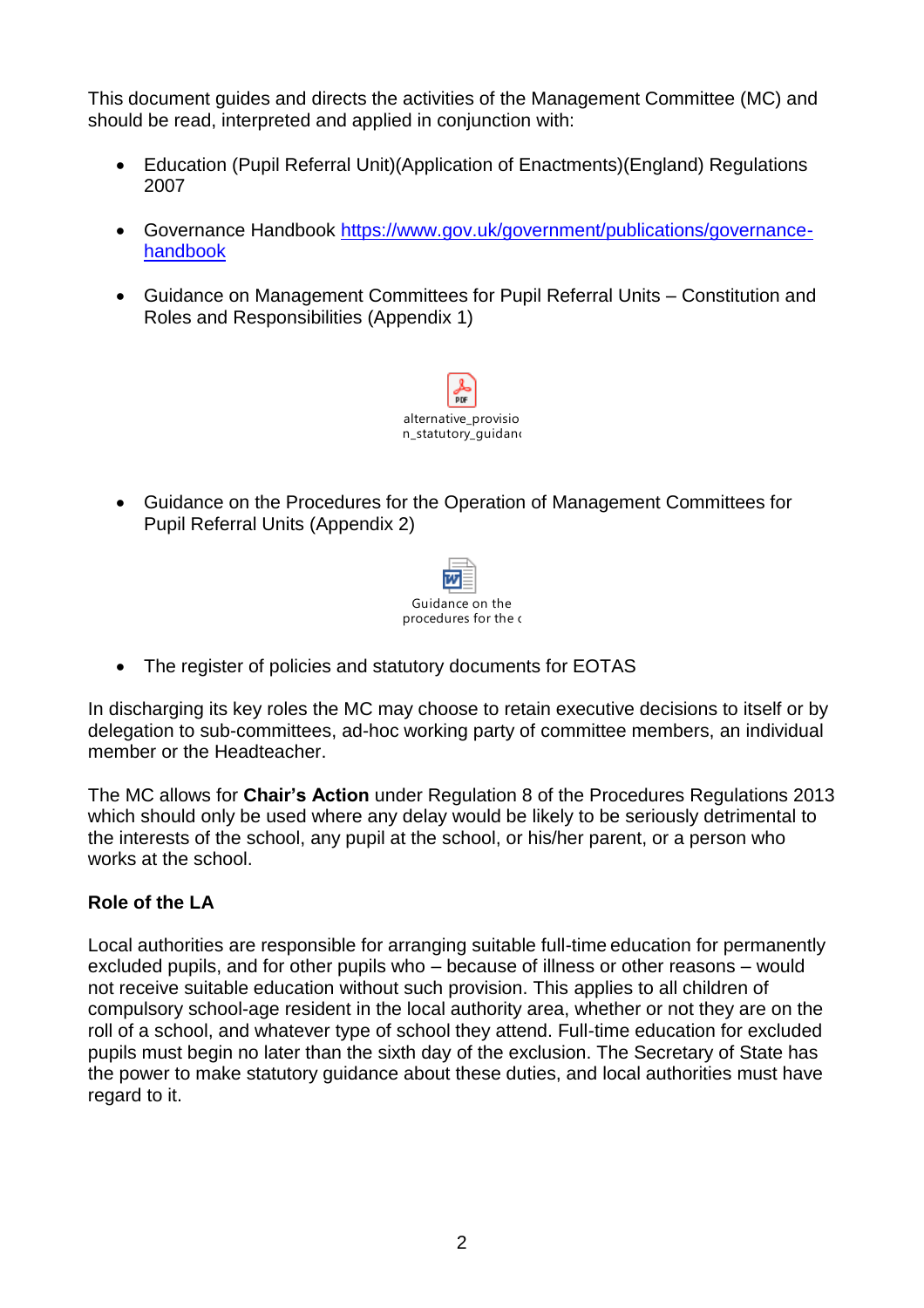# **Roles and responsibilities of the management committee (MC)**

In many respects the roles of the MC mirror those of a governing body of a maintained school which now also include management of a delegated budget (from 1 April 2013)

The MC should play a strategic and advisory role in exercising their functions, and any functions delegated to them by the LA. In particular they should work closely with the LA and set up a strategic framework for the PRU. This strategic plan will need to:

- Set out appropriate aims and objectives
- Identify and include policies, targets and priorities, and
- Set out arrangements for monitoring and reviewing aims, objectives and whether policies, targets and priorities are being achieved.

The MC should take advice on all these from the Headteacher before making their decisions. Working strategically, MC members should use any monitoring evidence to review and evaluate progress against targets set to see whether policy is working or needs changing.

The MC is responsible for a delegated budget and must ensure that the pupil referral unit acts in the best interests of pupil. The MC has responsibility for all financial decisions necessary to manage and spend budgets effectively, such as maintaining accurate accounts, signing contracts and deciding on severance payments to dismissed members of staff.

Responsibility for all decisions about the recruitment and management of staff sit with the management committee, rather than the local authority. As with community schools the local authority will remain the employer of staff in pupil referral units and will continue to be responsible for agreeing pay and conditions. The management committee have responsibility for making decisions about appointing, managing, appraising, suspending or dismissing members of staff. In carrying out the duties with regard to this, management committees must adhere to the relevant sections of the School Staffing Regulations.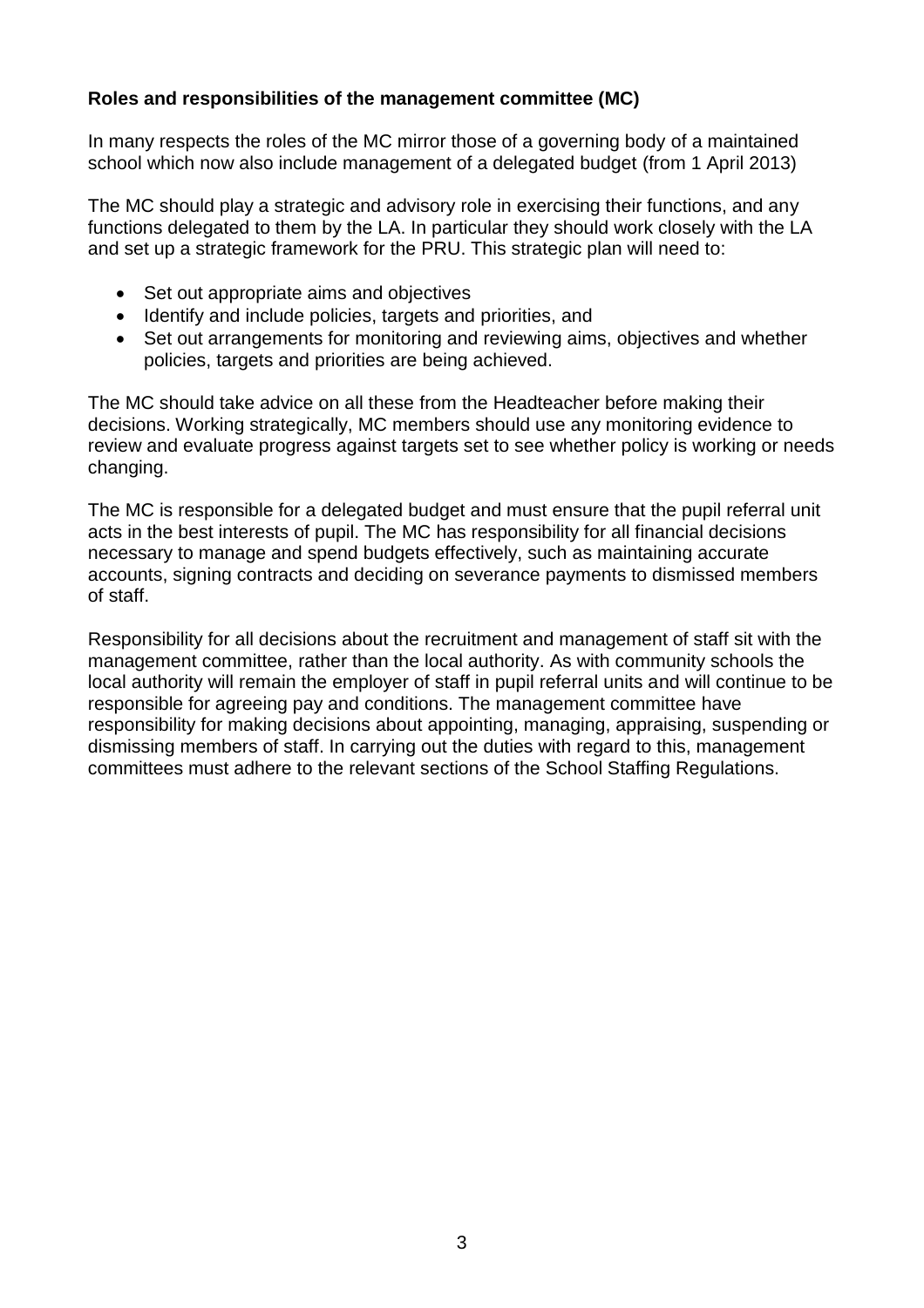In terms of the composition of management committees, they must contain at least seven, but no more than 20 members. The structure is outlined in the table below.

| Parent members                        | At least one, but no more than one-fifth of the total committee.                                                                        |
|---------------------------------------|-----------------------------------------------------------------------------------------------------------------------------------------|
| <b>Staff members</b>                  | At least one, but no more than one-third of the total committee.                                                                        |
| Local authority-<br>appointed members | At least one, but no more than one-third of the total committee.                                                                        |
| Community members                     | Must outnumber all of the other members.                                                                                                |
| Sponsor members<br>(optional)         | Sponsor members are entirely optional but where a committee<br>has sponsor members there must be at least one, but no more<br>than two. |

Changes were made to regulations in 2012, specifically about community members. When appointing community members the MC must first seek to appoint representatives from local schools. The regulations also specify that local authority employees, other than persons employed by the local authority to work in a school maintained by them, cannot be community members.

Increasing school representation on management committees will help ensure that the needs of pupils are better met, and help build continuity and raise standards in their educational attainment. This is therefore a priority for management committee membership. Where it is not possible to appoint a school representative and there is difficulty in finding people to appoint as community members, consideration should be given to appointing community members who are involved with the young people, who may typically be in alternative provision in their area. This may include community groups, offending or drug support groups, and other alternative provision and pupil referral units. Local businesses, colleges and others who work with young people could also be considered. Where the local authority or management committee feel it would be valuable to retain the input from other local authority services (who previously sat on the committee as community members) it should be noted that representatives from these services can still attend management committee meetings to offer valuable insights, though they would not have voting rights.

Where a pupil referral unit requires special measures or significant improvement, or where a pupil referral unit is judged to be underperforming, the Secretary of State can replace members of the management committee with interim executive members.

Relevant legislation includes:

Regulation 7 of the Education (Short Stay Schools) (Closure) (England) Regulations 2010, as amended by The Pupil Referral Units (Miscellaneous Amendments) (England) Regulations 2012, which came into force on 1 September 2012).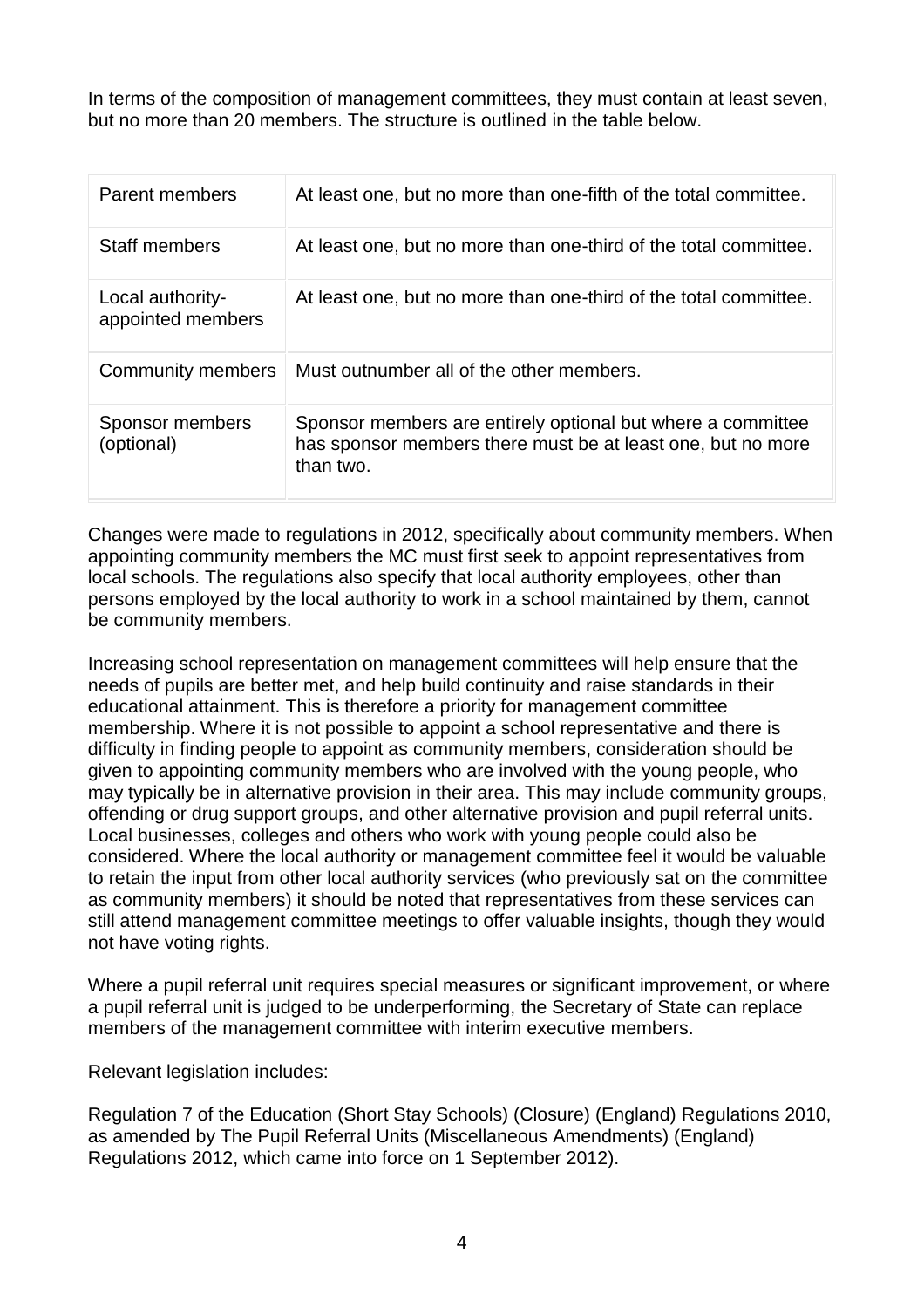The Education (Pupil Referrals Units) (Management Committees etc.) (England) Regulations 2007 (as amended by The Pupil Referral Units (Miscellaneous Amendments) (England) Regulations 2012).

The Pupil Referral Units (Miscellaneous Amendments) (England) Regulations 2012, which came into force on 1 September 2012.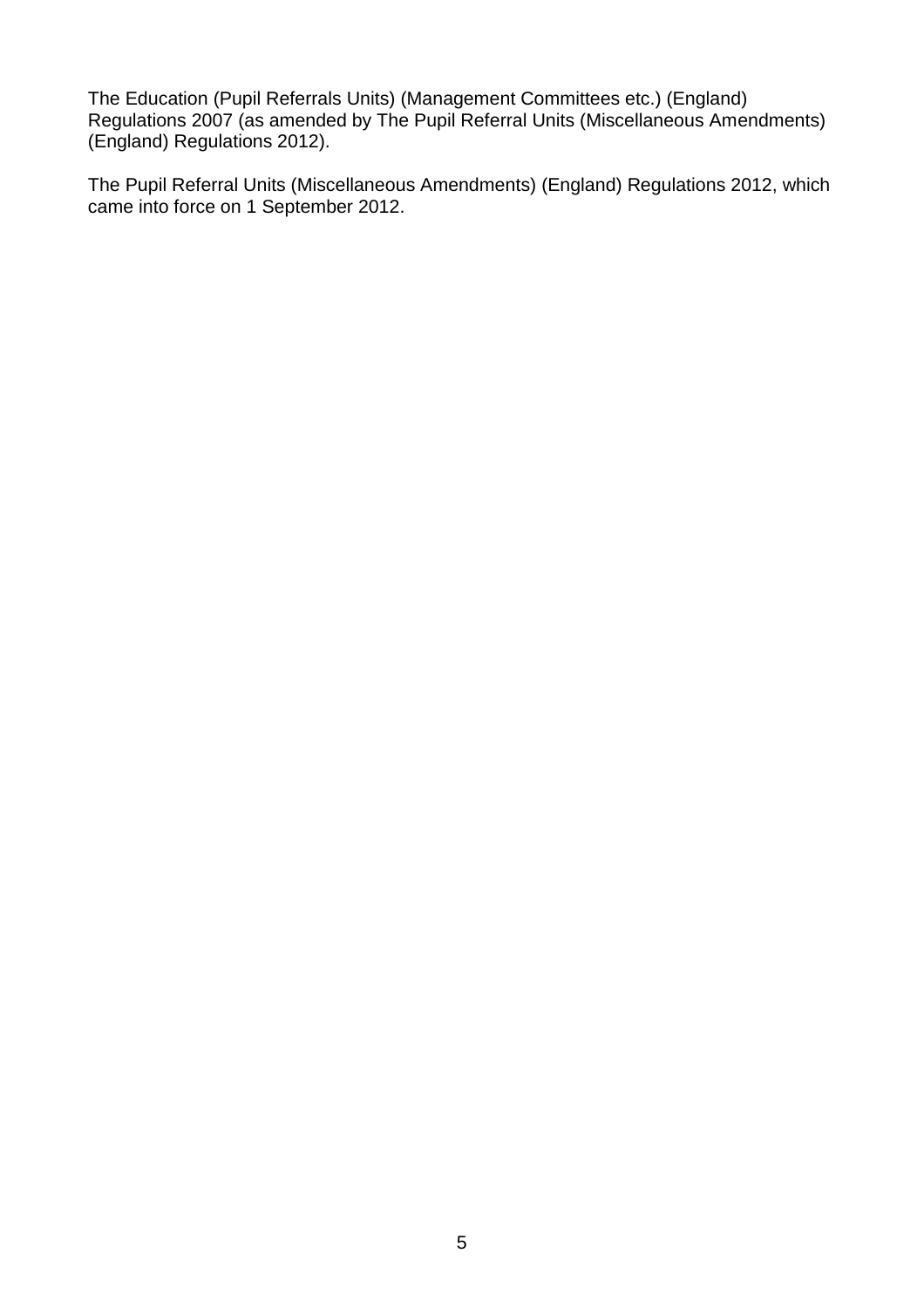### **Terms of Reference – Management Committee**

#### **Management Committee Procedures**

- 1. To appoint (and remove) the chair and vice-chair.
- 2. To appoint and dismiss the clerk.
- 3. To ensure that at least three Management Committee meetings are held in a school year.
- 4. To appoint and remove community governors
- 5. To set up a Register of Governors conflict of Interest on an annual basis.
- 6. To consider whether or not to exercise delegation of functions to individuals or committees.
- 7. To regulate the MC procedures (where not set out in law).

# **Staffing**

- 1. To appoint the selection panel for Headteacher, Deputy Headteacher and Senior Leadership team.
- 2. To ratify or reject decisions of appointed selection panels.
- 3. To consider ending the suspension for a member of staff.
- 4. To appoint a staff disciplinary panel if required.
- 5. To agree or reject Headteacher pay increase based on recommendations from the Performance Management Panel.

# **Strategic Development and Self-evaluation**

- 1. Agree a strategic development plan for EOTAS.
- 2. Review outcomes of school self-evaluation process and links to the school development plan.
- 3. Review judgments and update appropriate sections of the schools self-evaluation documents.
- 4. Review progress of school development priorities.
- 5. Consider any recommendations made by external advisers.
- 6. To implement a review of statutory policies and publications.
- 7. Review impact of policies and procedures and ensure statutory duties are met with respect to reporting to parents.

# **School Organisation**

- 1. Set the times of school sessions.
- 2. To ensure that the school meets for the agreed number of sessions in a school year.
- 3. Review admissions arrangements.

# **Provision of facilities and assistance**

1. To decide to offer additional activities and in what form these should take (following advice from the Local Authority).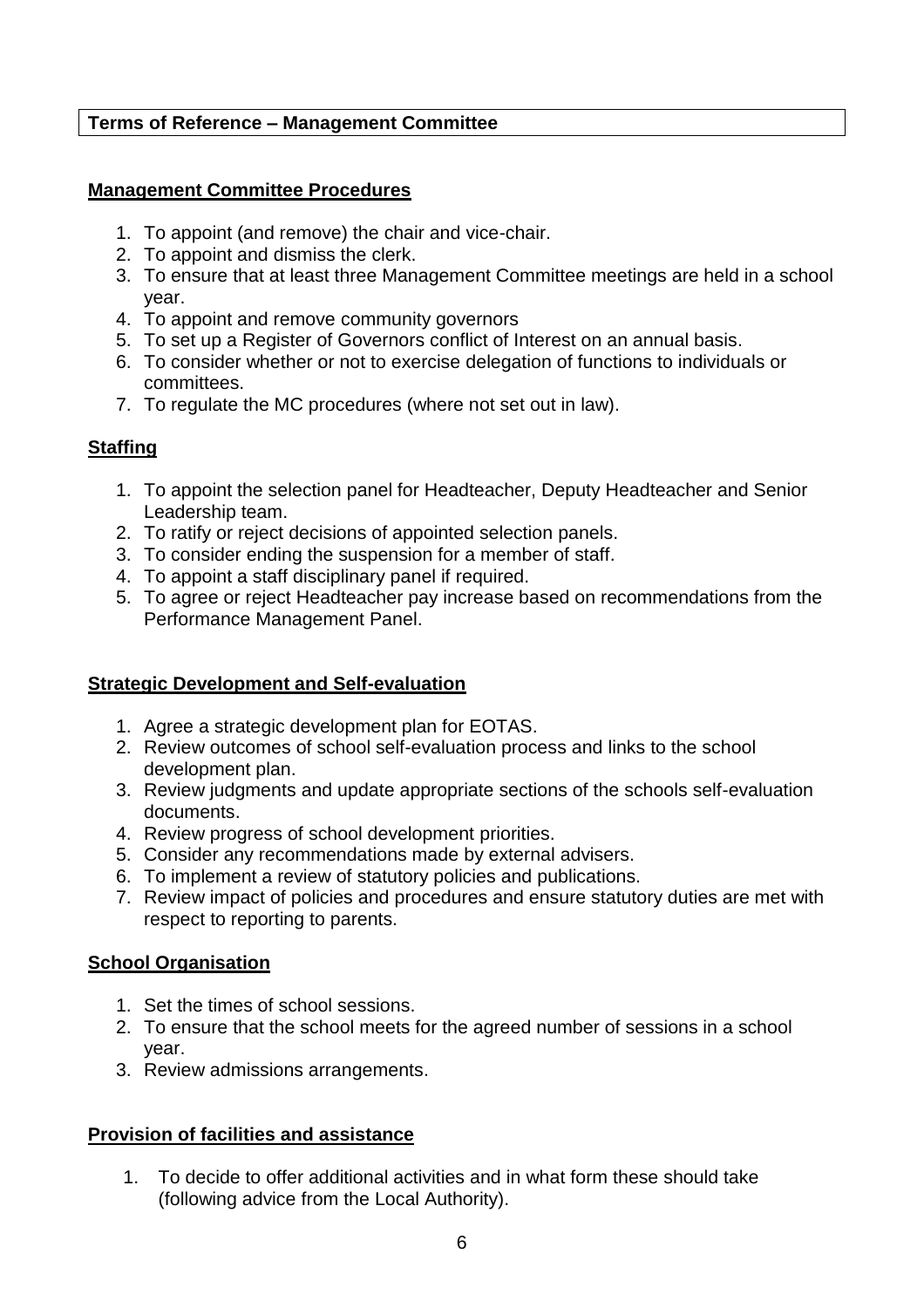- 2. To put into place the additional services provided.
- 3. To ensure delivery of services provided.
- 4. To cease providing extended school provision.

# **Special Educational Needs and Disability (SEND)**

- 1. To have regard to guidance in the Code of Practice on SEND.
- 2. To secure appropriate provision for pupils who have SEND.
- 3. To ensure that teachers identify and effectively provide for pupils who have SEND.
- 4. In conjunction with the Headteacher, to co-ordinate SEND provision with other schools.

# **Premises & Insurance**

- 1. To establish and monitor the Asset Management policy and action plan for the School and authorise buildings and grounds maintenance repairs.
- 2. To liaise with LA premises officers and relevant Health and Safety authorities.
- 3. To establish and monitor a Health and Safety policy for the School.
- 4. To establish a charging policy for hire of the premises

# **Behaviour/Exclusions**

- 1. To establish a behaviour policy.
- 2. To review the use of exclusion where the pupil would lose the opportunity to sit an examination while on exclusion
- 3. To direct reinstatement of excluded pupils
- 4. Monitor and review pupil behaviour and attendance
- 5. To monitor and review racist and homophobic incidents

# **Safeguarding, Child Protection and Health & Safety**

1. In conjunction with the Headteacher ensure all health and safety and safeguarding regulations are followed.

# **Community Cohesion and Equality and Diversity**

- 1. To promote the well-being of pupils and community cohesion.
- 2. To ensure that EOTAS complies with relevant legislation relating to equality and diversity e.g. disability, gender, race equality.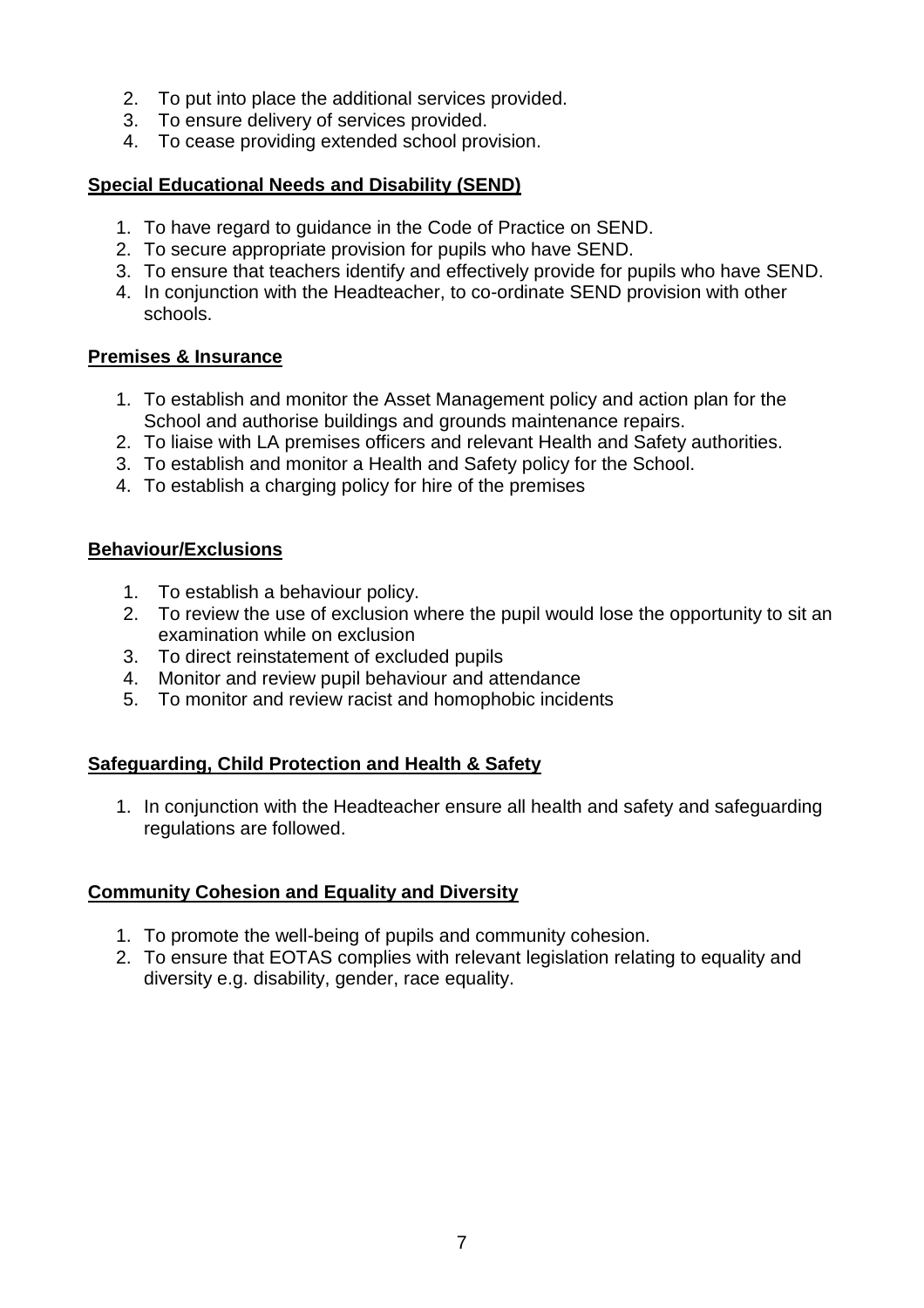# **Reports to the Management Committee**

The senior leadership team will prepare and present a written report to the relevant committee (which could be Resources or Curriculum and Standards) including:

- Evaluation of progress towards school improvement priorities
- Key updates in the quality of provision where relevant
- A budget report of expenditure to date and variances and predicted expenditure.
- Regular update on key aspect of the school development plan with respect to the wellbeing agenda e,g,
	- o Annual report on safeguarding and regular update on safeguarding issues
	- o Update on buildings projects
	- o Evaluation of compliance an impact of health and safety procedures
	- o Evaluation of the support to vulnerable groups, attendance, SEND
	- o Evaluation of spiritual, moral, social and cultural (SMSC) developments
- Quality of teaching and learning and evaluation of progress against teaching and learning targets
- Findings from the most recent data collection and evaluation of progress against pupil performance targets
- Evaluation against specific targets identified in the EOTAS plan
- Annual report (quality assurance on moderation of teaching and learning)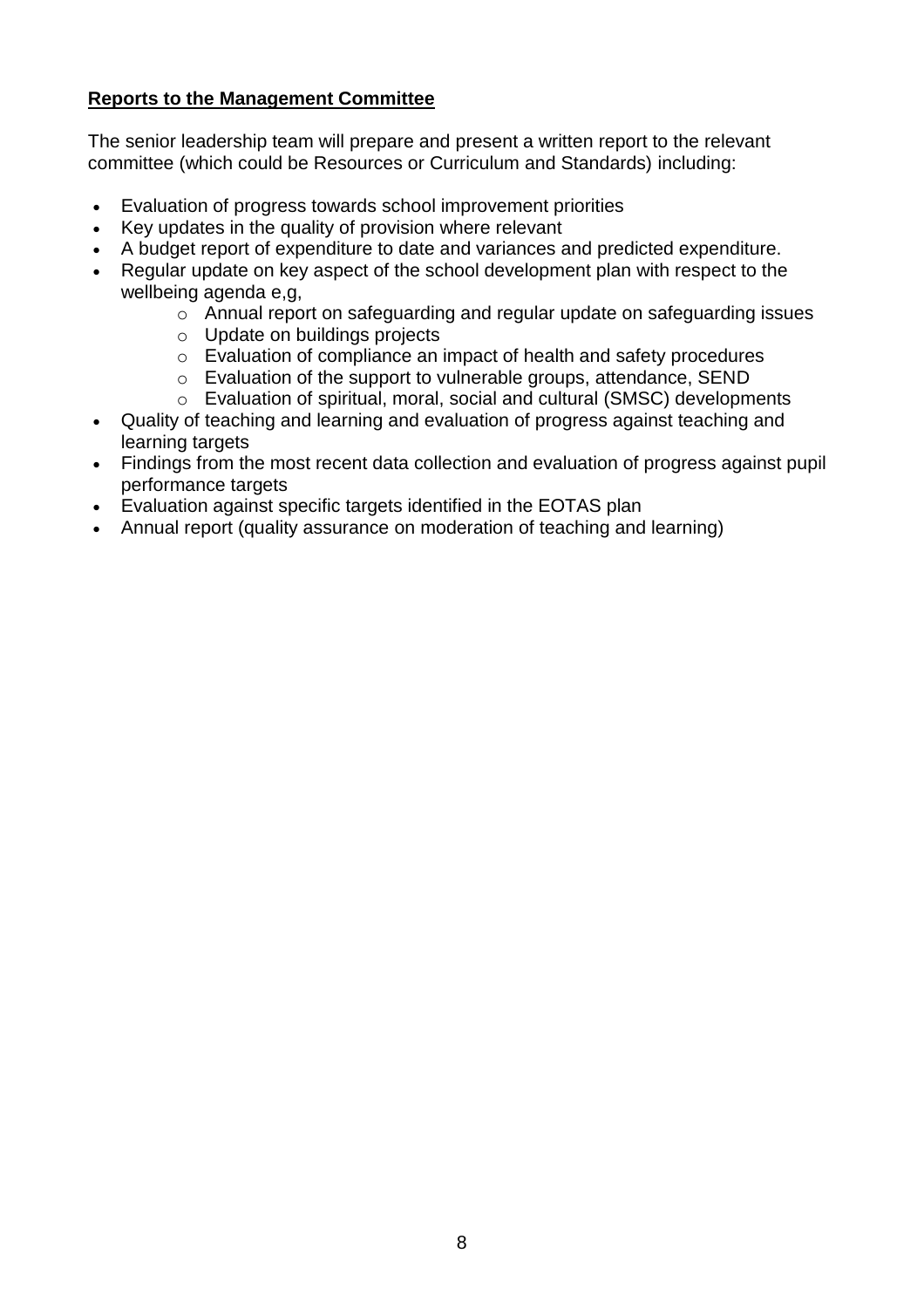#### **Curriculum and Standards Sub-Committee**

**Membership:**At least three members, appointed by the management committee including the Headteacher.

**Quorum:** Three members

**Meetings:** A minimum of three times a year.

#### **Delegation:**

The Curriculum and Standards sub committee has delegated authority from the Management Committee:

- 1. To establish a broad and balanced curriculum policy and to review it annually in conjunction with the Headteacher and ensuring the balanced treatment of political issues, in conjunction with the Headteacher.
- 2. To review and quality assure subject options having regard to resources, in conjunction with the Headteacher.
- 3. To have responsibility for pupils education in conjunction with the Headteacher.
- 4. To establish and review a Relationships and Sex Education and Health policy in conjunction with the Headteacher.
- 5. To review SEND provision
- 6. To review progress towards aims as detailed in the School Development Plan
- 7. To ensure equalities are embedded in all policies and to review curriculum and standard policies
- 8. To provide a statement of the principles to the Headteacher on which to base the schools behaviour policy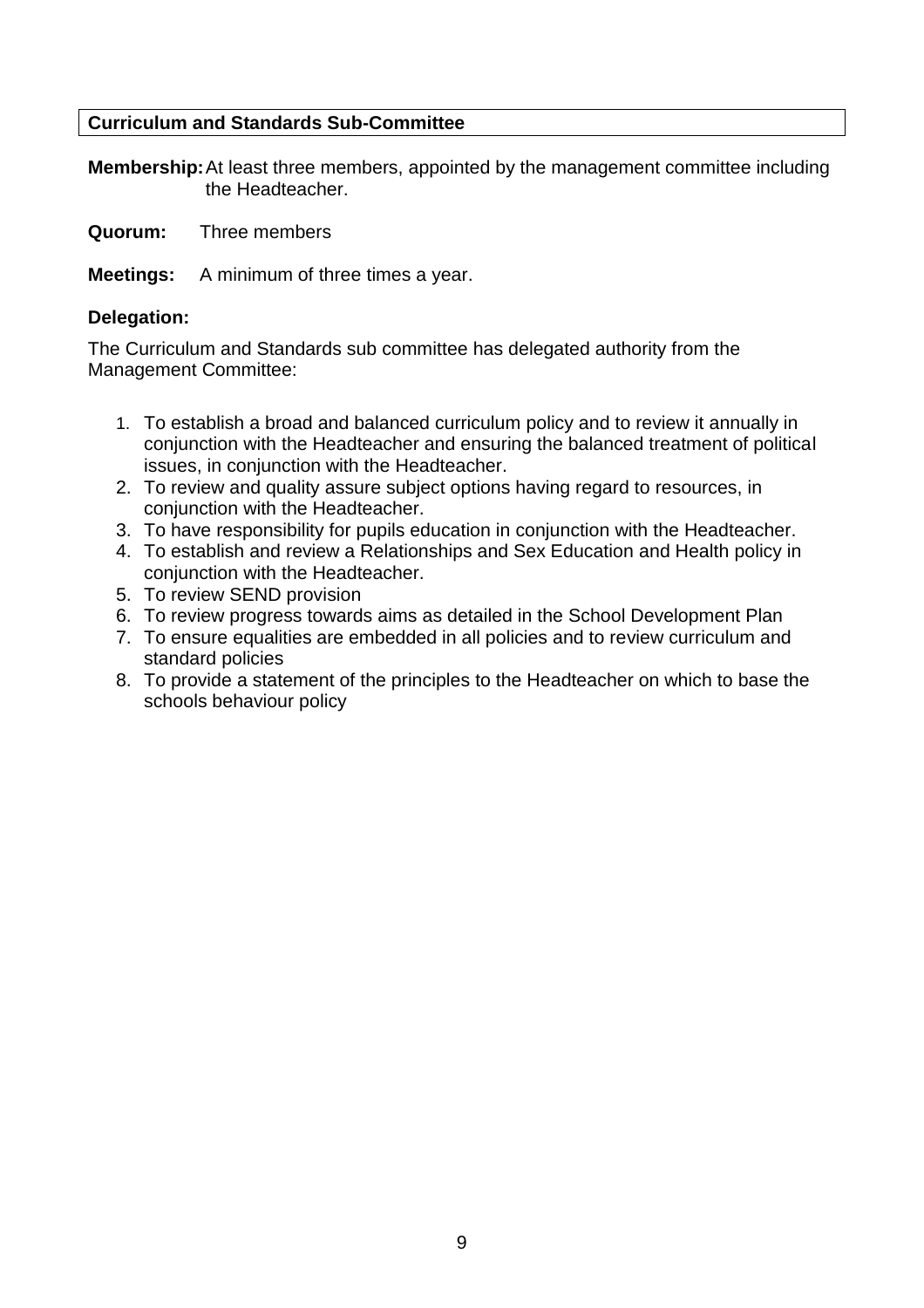#### **Resources Sub-Committee**

As EOTAS is an establishment of the Council it is required to comply with the Council's Scheme of delegation for schools which can be found at [https://www.swindon.gov.uk/schoolsonline/info/4/school-management/4/school](https://www.swindon.gov.uk/schoolsonline/info/4/school-management/4/school-management-finance/4)[management-finance/4](https://www.swindon.gov.uk/schoolsonline/info/4/school-management/4/school-management-finance/4)

**Membership:**At least three members, appointed by the management committee including the Headteacher.

**Quorum:** Three members

**Meetings:** A minimum of three times a year.

# **Delegation:**

The Resource sub committee has delegated authority from the Management Committee to:

- 1. To review the register of conflict of interests
- 2. To approve the budget by  $30<sup>th</sup>$  June
- 3. To monitor monthly expenditure and ensure best value
- 4. To agree a charging and remissions policy
- 5. Miscellaneous financial decisions (as identified within the LA Budget/Finance policy).
- 6. To enter into contracts (as identified within the LA Budget/Finance policy) and approve purchases of traded services
- 7. To make payments (as identified within the LA Budget/Finance policy)
- 8. To annually review the financial scheme of delegation, where authority is delegated to individual staff.
- 9. To review and agree the spending limits and delegated responsibilities for staff.
- 10. To complete the Schools Financial Value Standard Checklist
- 11. To review the governors and staff financial skills audit and agree training programmes.
- 12. To receive confirmation that all teachers' salaries have been reviewed and pay statements distributed
- 13. To review and respond to audit reports
- 14. To review Debt Write of Policy (to the value of £500)

#### *Financial Scheme of Delegation*

- *The Headteacher is responsible for the regular monitoring of the EOTAS budgets, both current balances and future predicted expenditure.*
- *The School Business Manager is authorised to approve orders up to the value of £5000 and the Head of Service £10,000*
- *Orders and payments must not be authorised by the same signatory*
- *Orders above £10,000 must be approved by the Management Committee on completion of form C*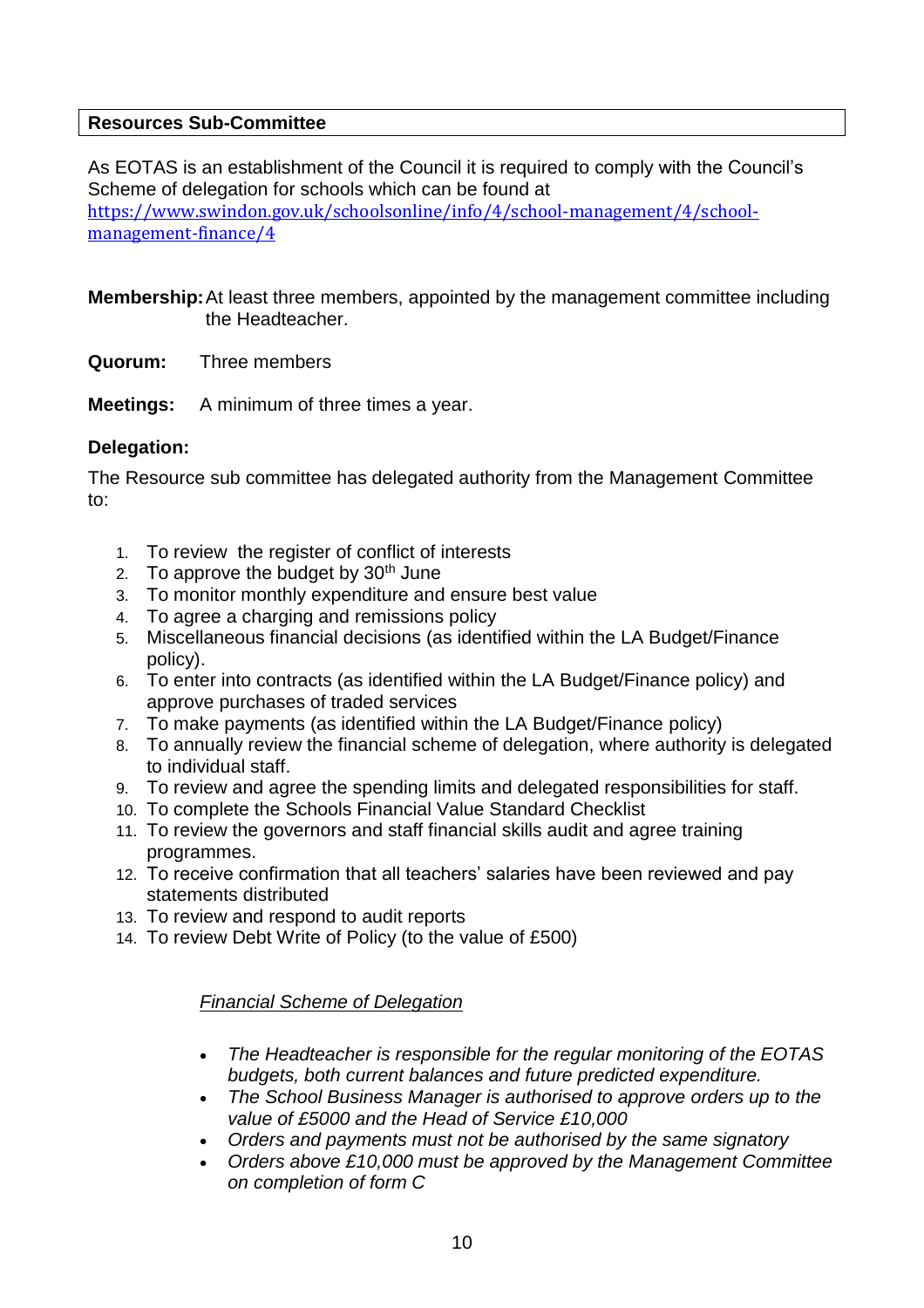- *Staff authorised to make payments are the School Business Manager up to £5,000 and the Head of Service up to £10,000*
- *Payments in excess of £10,000 may be made by the authorised signatories after approval by the management committee in accordance with The Council's Contract Standing Orders*
- *The Headteacher and School Business Manager are authorised to make payments from petty cash up to the value of £100.*
- *The limit for a single transaction paid through petty cash is £25*
- *VAT Receipts or VAT Invoices must be provided before payment can be considered*
- *Headteacher is authorised to dispose of redundant/surplus assets up to the value of £1000*
- *Headteacher is authorised to write of debts to the value of up to £500 (see Debt Write Off policy)*
- *Headteacher is authorised to delegate to staff limited expenditure through procurement up to £700 per annum*
- *Headteacher is authorised to decide on virements up to £25,000*
- *Virements above £25,000 must be referred to the management committee*

# **Staffing**

- 1. To review and approve the staffing structure
- 2. To undertake suspension of Headteacher
- 3. To agree a pay policy.
- 4. To agree pay discretions e.g. TLR or SEN payments.
- 5. To convene a panel of two/three non-staff members to act as pay panel to make decisions on pay recommendations made by the Headteacher
- 6. To convene the headteacher's performance review panel
- 7. To review disciplinary/capability procedures.
- 8. To ensure that staff members have successfully undergone appropriate preemployment and safeguarding checks.
- 9. Consider staff development needs and ensure budget and programme for CPD are implemented
- 10. To determine dismissal/early retirement payments
- 11. To review the quality of teaching (evidence provided by the HT) and consider action required.
- 12. To consider work/life balance of staff
- 13. To evaluate the impact of performance management and pay policies ensuring procedures are applied consistently across the schools and that pay awards/scales correlate with performance in all areas of the school.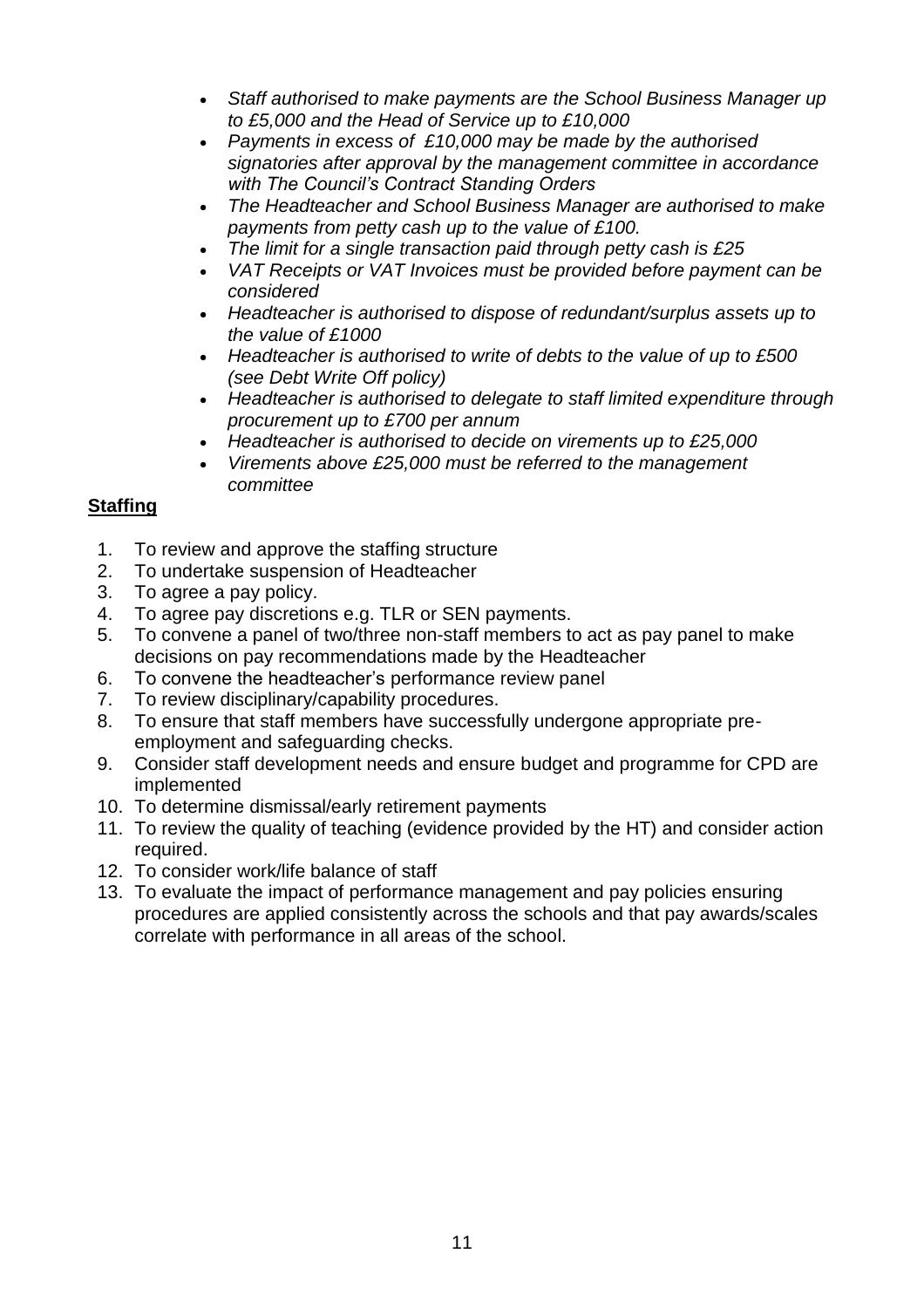#### **Performance Management Panel**

**Membership:**Two or Three members, (plus a representative of the LA or the External Advisor), appointed by the Resources Committee, who are not employees of the school.

- **Quorum:** Two members, a representative of the LA or the External Adviser, the head teacher
- **Meetings:** The annual review in the autumn and at least one other monitoring meeting.

#### **Brief:**

- To review targets before 31<sup>st</sup> December of each year
- To arrange a date for the appraisal meeting to suit all participants
- To plan the review meeting in advance
- To prepare objectives
- To consider the Headteacher's self-review
- To provide a summary of the meeting and agreed objectives for the agreement of the head teacher within ten days of the meeting
- To provide the Management Committee with relevant information on which to base a pay award for the head teacher if requested.

#### **Delegation:**

The Performance Management Panel have delegated authority from the Management Committee to:

- Set the Headteacher's objectives
- Monitor progress towards them
- Recommend or not any salary increase to the Management Committee
- Maintain the confidentiality of this information where necessary, however objectives can be shared with the Management Committee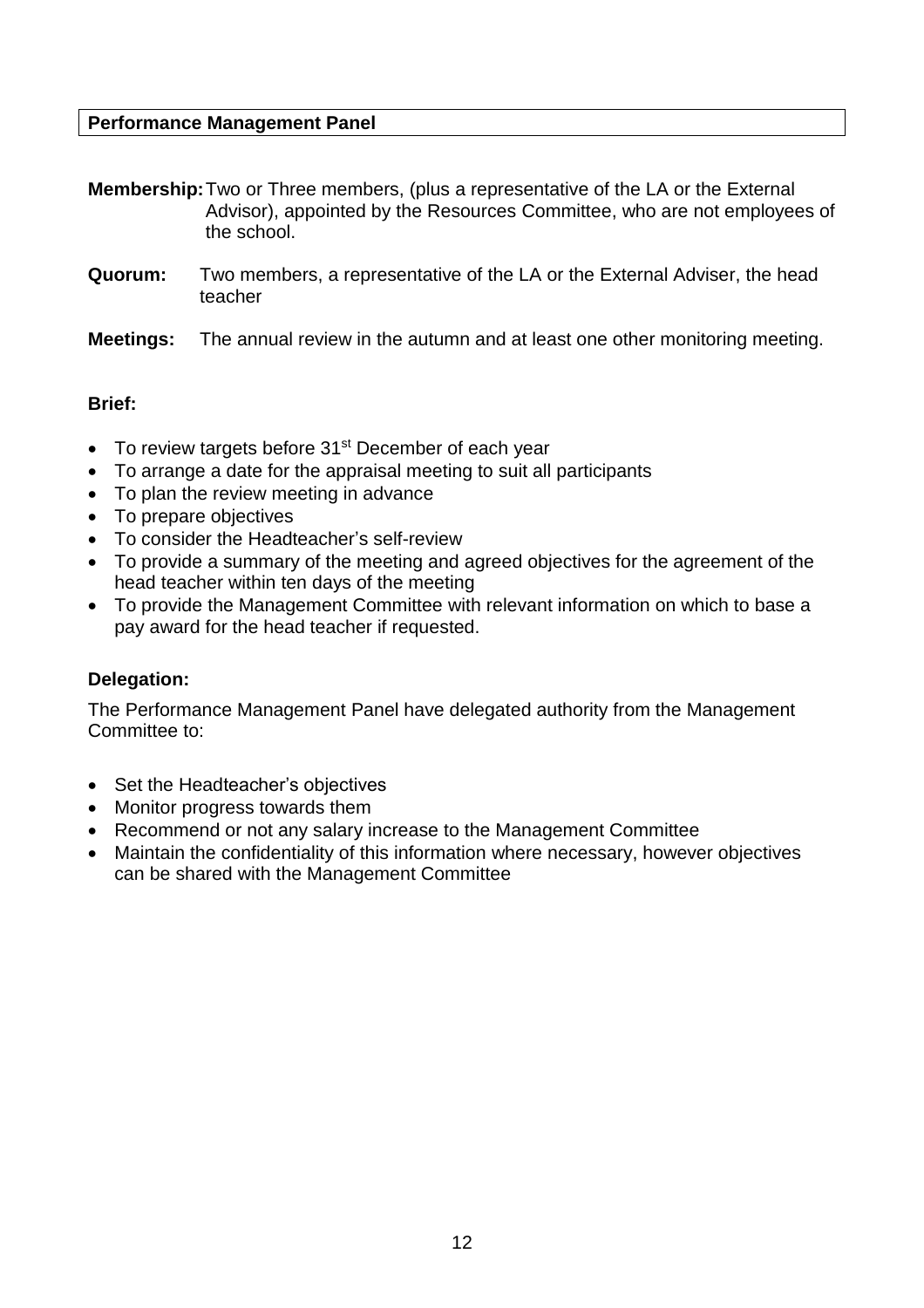#### **Pay Panel**

The management Committee has responsibility for establishing the school's pay policy and for seeing that it is followed. It considers and approves the overall pay structure for all staff.

**Membership:** Three members, appointed by the Resources committee, who are not employees of the school.

- **Quorum:** Three members
- **Meetings:** The panel will meet in the Autumn terms

#### **Brief:**

- To apply the criteria set by the whole school pay policy in determining the pay of each member of staff at the annual review;
- To observe all statutory and contractual obligations;
- To minute clearly the reasons for all decisions and report these to the next meeting of the management committee.
- To keep abreast of relevant developments and to advise the management committee when the school's pay policy needs to be revised.
- To work with the Headteacher in ensuring that the management committee complies with the appraisal regulations.
- Ensure all staff are provided with pay review statements

#### Delegations:

The Management Committee delegates to the Pay Panel implementation of the pay policy and the authority to make awards of discretionary pay increases, which the panel judges to be warranted and which have been allowed for in the budget.